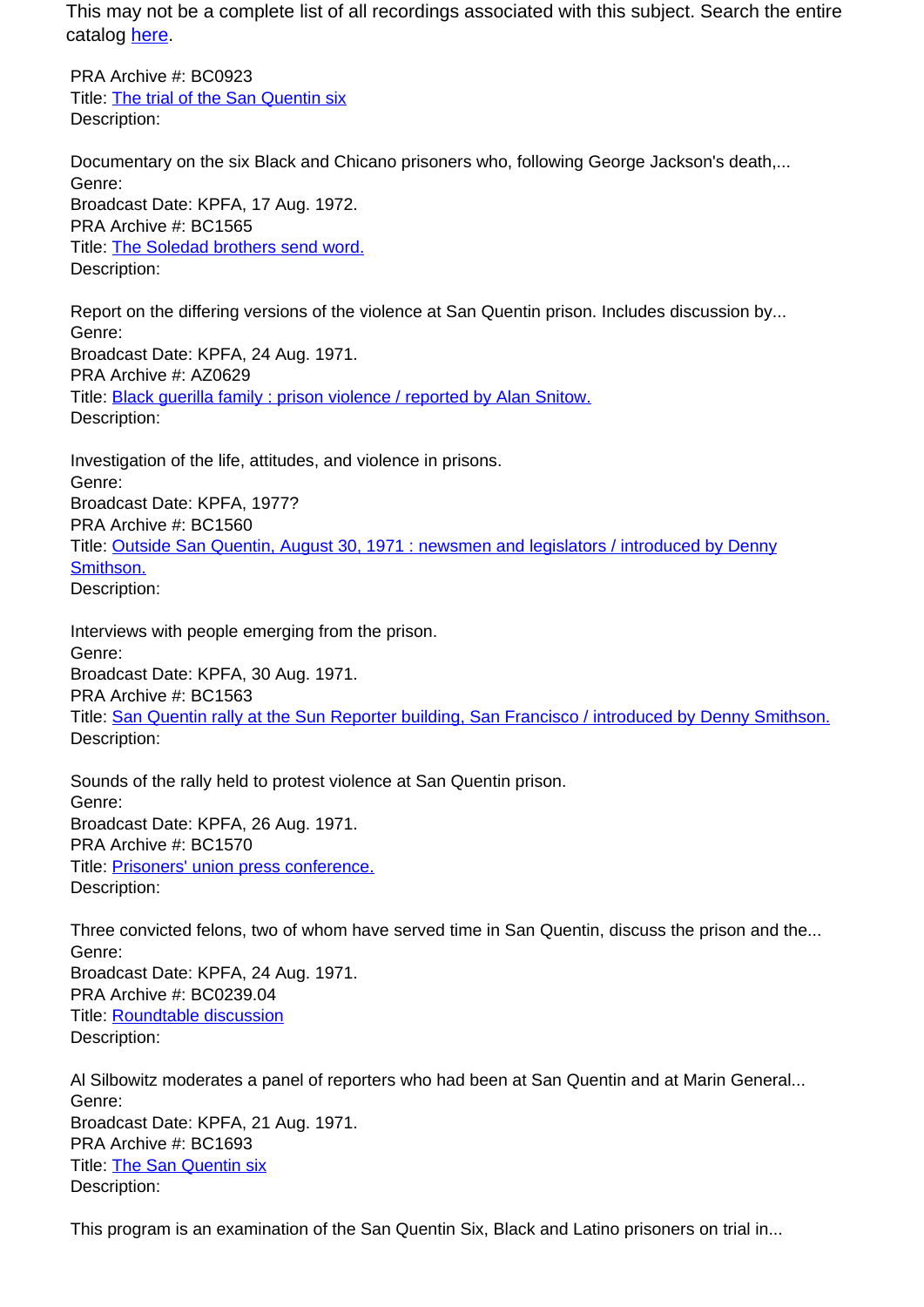This may not be a complete list of all recordings associated with this subject. Search the entire catalog here.

Note on box: For Pacifica and affiliates only. Genre: Broadcast Date: KPFA, 22 May 1973. PRA Archive #: BC0239.03 Title: San Quentin press conference Description:

,

This recording begins with the reporter narrating the scene at San Quentin prison, such as... Genre: Broadcast Date: KPFA, 21 Aug. 1971. PRA Archive #: BC0239.07 Title: Mrs. Georgia Jackson Description:

George Jackson's mother speaks out about the killing of her son on August 22, 1971, the day... Genre: Broadcast Date: KPFA, 22 Aug. 1971. PRA Archive #: BC0239.09 Title: Marin district attorney Bruce Bales Description:

Marin District Attorney Bruce Bales makes a public statement regarding the charges brought... Genre: Broadcast Date: 31 Aug. 1971. PRA Archive #: BC0241 Title: Report on the deaths at San Quentin Description:

This is a report on the death of George Jackson at the San Quentin prison, starting with an... Genre: Broadcast Date: 8 Sept. 1971. PRA Archive #: BC0242 Title: Report on the deaths at San Quentin : 21 August, 1971. Description:

A report on the events from August 27, 1971 through August 31, 1971 related to the death of... Genre: Broadcast Date: 8 Sept. 1971. PRA Archive #: BC0239.08A Title: Press conference at San Quentin (Part 1 of 2) Description:

This recording begins with interviews with George Jackson's mother Georgia Jackson, and... Genre: Broadcast Date: KPFA, 23 Aug. 1971. PRA Archive #: BC0239.08B Title: Press conference at San Quentin (Part 2 of 2) Description:

Continuation of the press conference held at San Quentin the day after George Jackson was shot... Genre: Broadcast Date: KPFA, 23 Aug. 1971. PRA Archive #: BC0239